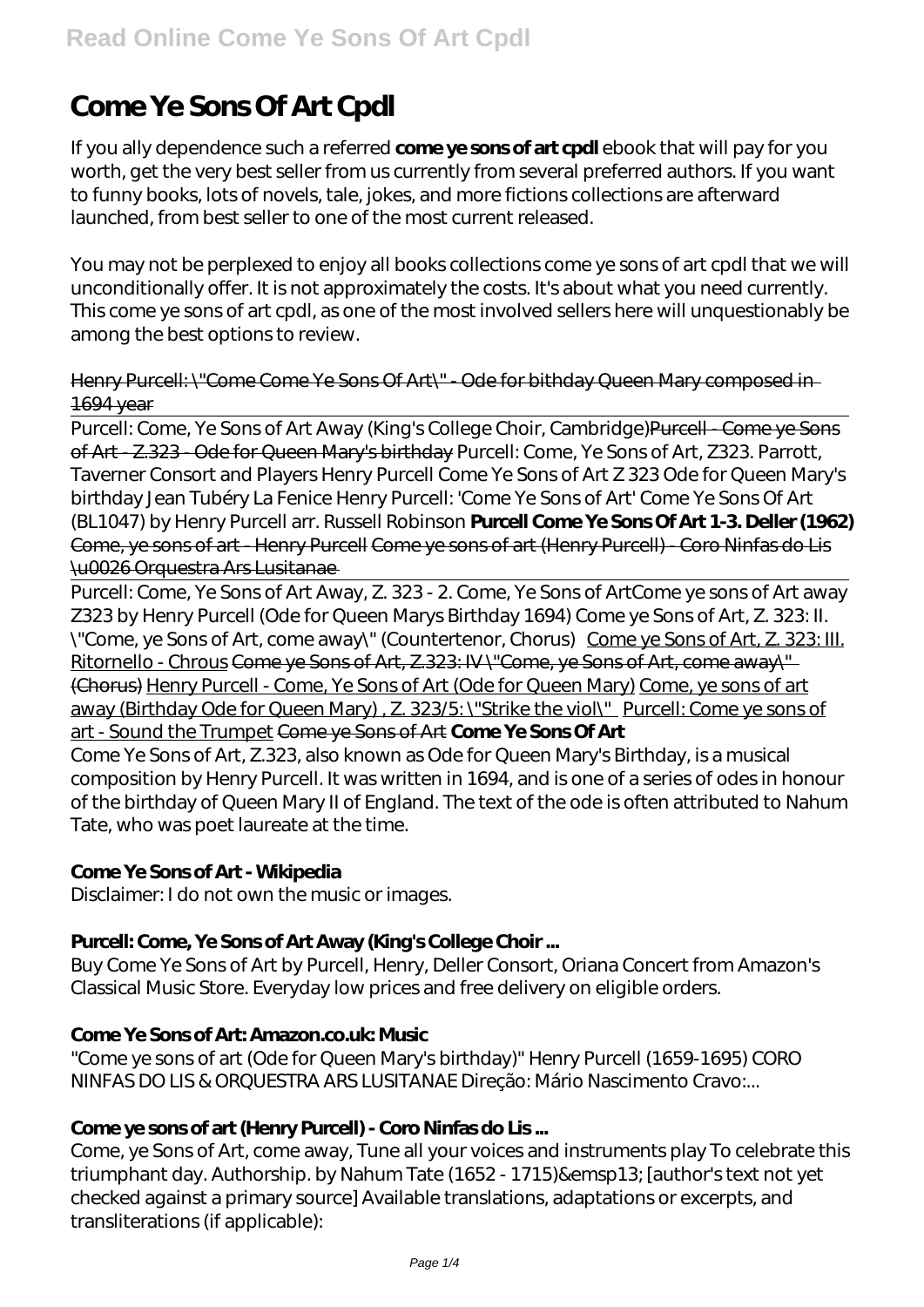# **Come, ye Sons of Art (The LiederNet Archive: Texts and ...**

1. Symphony 2. Come ye sons of art, away (Alto and chorus) 3. Sound the trumpet (Alto duet, with Lindsay Empson, 2 nd alto) 4. Come ye sons of art away (reprise) 5. Strike the viol (Alto) 6. Ritornello 7. The day that such a blessing gave (Bass and chorus) 8. Bid the virtues (Soprano) 9. These are ...

# **Purcell - Come Ye Sons of Art - Programme Notes**

For his 1694 offering to the Queen, Come ye sons of Art, away, Purcell was on sparkling form, and produced an Ode markedly different to the majority of the twenty-two works which had preceded it. The forces utilized were greater than normal, with an orchestra replacing the more usual single strings, and there was a clearly defined role for the chorus.

# **Come ye sons of Art, away, Z323 (Purcell) - from CDA66598 ...**

Come, ye Sons of Art, come away, Tune all your voices and instruments play To celebrate this triumphant day. 3. Sound the trumpet, till around You make the list'ning shores rebound. On the sprightly hautboy play; All the instruments of joy, That skilful numbers can employ, To celebrate the glories of this day. 4. Come, ye Sons of Art, come away,

# **Come, ye Sons of Art, Z 323 (Henry Purcell) - ChoralWiki**

Come, ye sons of art away Alt ernative. Title Ode for Queen Mary's birthday, 1694 ; Come, ye sons of arts Composer Purcell, Henry: Opus/Catalogue Number Op./Cat. No. Z.323 I-Catalogue Number I-Cat. No. IHP 9 Movements/Sections Mov'ts/Sec's: 9 movements (at least): Symphony Come, ye sons of art Sound the Trumpet Come, ye sons of art (reprise) Strike the Viol

# **Come, Ye Sons of Art Away, Z.323 (Purcell, Henry) - IMSLP ...**

Come, ye Sons of Art. Full Score. Henry Purcell Come, ye Sons of Art. Z 323 Birthday Ode for Queen Mary, 30 April 1694. Edited by Philip Legge. Contents. [Symphony] 3 Come, ye Sons of Art (solo and chorus) 12 Sound the trumpet (duet) 18 Come, ye Sons of Art (chorus) 21 Strike the viol (solo) 29 The day that such a blessing gave (solo and chorus) 36 Bid the Virtues (solo) 43 These are the sacred charms 47 See Nature, rejoicing (duet and chorus) 50.

#### **Come, ye Sons of Art**

Shop Come Ye Sons Of Art. Everyday low prices and free delivery on eligible orders.

#### **Come Ye Sons Of Art by Jimmy Barnes: Amazon.co.uk: Music**

The adagio section of the opening symphony to "Come Ye Sons of Art", for example, is as serenely beautiful a musical texture as can be imagined. Alfred Deller's work in re-awakening interest in vocal music from the C16 and C17, especially focusing on the counter tenor component, was well supported by Vanguard Records, who are now reissuing Deller's recordings on CD.

# **Purcell: Come Ye Sons Of Art: Amazon.co.uk: Music**

Come, Ye Sons of Art, Away was the final birthday ode Purcell composed for Queen Mary; by the end of 1695 both she and Purcell had passed away. 'Sound the Trumpet' is a striking duet for two countertenors. The melody dances over a ground bass as the singers imitate the sound of trumpets."

# **Free sheet music : Purcell, Henry - Come, Ye Sons of Art ...**

Come ye sons of art away (Birthday ode for Queen Mary), for soloists, chorus & instruments,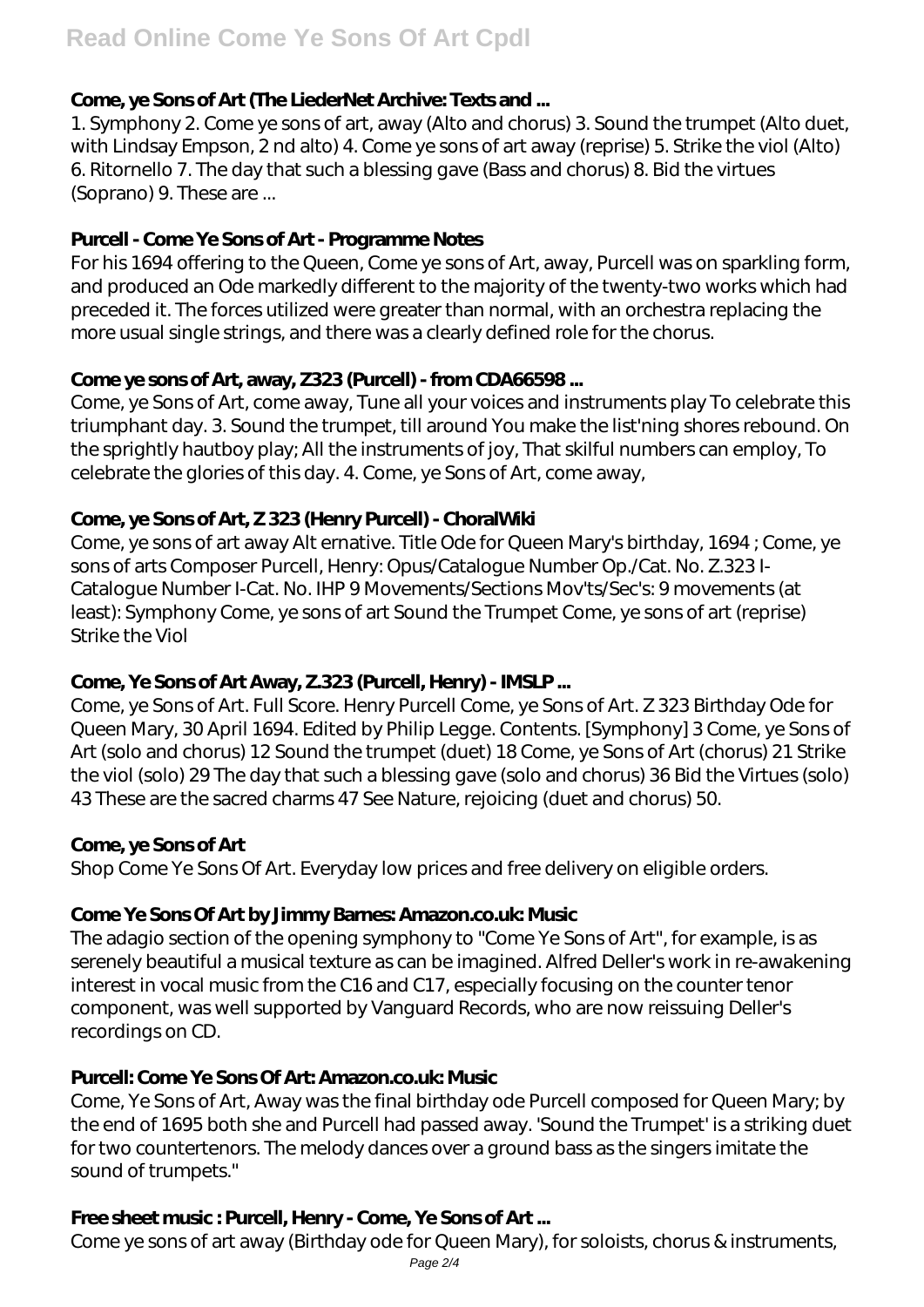# Z. 323 1 1.

#### **Purcell: Come Ye Sons of Art; Britten: A Ceremony of ...**

Come, Ye Sons of Art. Shawnee Press. Let Us Sing. Andrea Ramsey Choral Series. Come Sing a Joyful Song. Shawnee Press. Sound the Trumpet. Henry Leck Creating Artistry. O God, Thou Art My God. Music Sales America. Sound the Trumpet. Music Sales America. Sing Now with Joy. Discovery Choral. In These Delightful, Pleasant Groves.

#### **Come, Ye Sons of Art | Hal Leonard Online**

Download and print in PDF or MIDI free sheet music for Come ye Sons of Art by Purcell, Henry arranged by sangerforum

#### **Come, Ye Sons of Art (Purcell) SATB Sheet music ...**

For his 1694 offering to the Queen, Come ye sons of Art, away, Purcell was on sparkling form, and produced an Ode markedly different to the majority of the twenty-two works which had preceded it. The forces utilized were greater than normal, with an orchestra replacing the more usual single strings, and there was a clearly defined role for the chorus.

#### **Come ye sons of Art, away, Z323 - Hyperion Records - CDs ...**

Come Ye Sons of Art Last updated February 18, 2020. Come Ye Sons of Art, Z.323, [loweralpha 1] also known as Ode for Queen Mary's birthday, is a musical composition by Henry Purcell.It was written in 1694, and is one of a series of odes in honour of the birthday of Queen Mary II of England. [1] The text of the ode is often attributed to Nahum Tate, who was poet laureate at the time.

Purcell composed 6 Odes for the Birthday of Queen Mary. Sound the Trumpet is taken from Come, ye sons of art, the ode for Queen Mary's birthday in 1694. Originally a duet for 2 altos and chamber orchestra, this setting is for 2 trumpets and piano.

An ode for the birthday of Queen Mary in 1694, arranged for SSA voices and piano by Maurice Blower. Duration: 15 minutes.